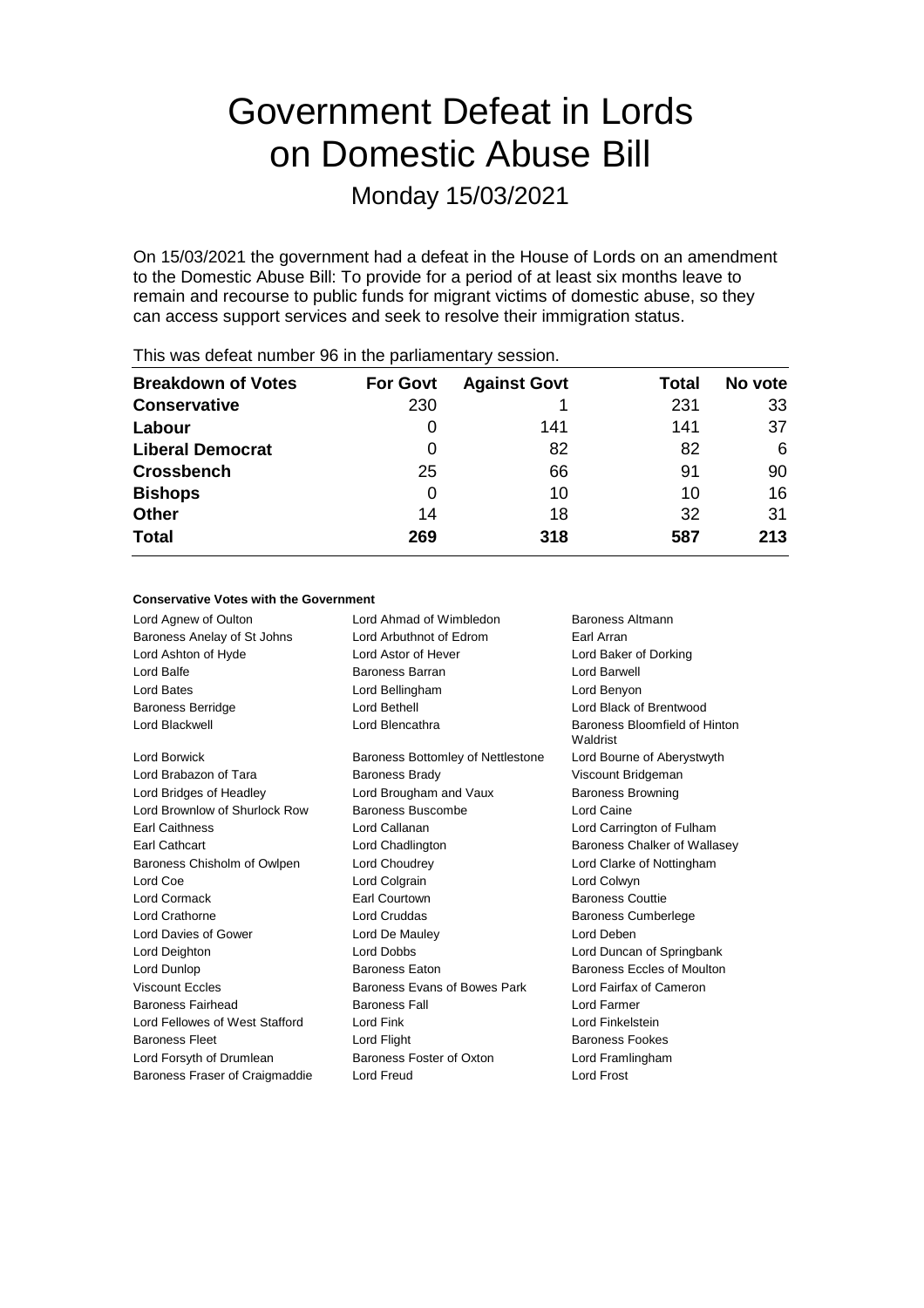Baroness Fullbrook Lord Gardiner of Kimble Baroness Gardner of Parkes Lord Garnier Lord Geddes Lord Gilbert of Panteg Lord Glenarthur Lord Godson Lord Gold Baroness Goldie Lord Goodlad Lord Grade of Yarmouth Lord Greenhalgh Lord Griffiths of Fforestfach Viscount Hailsham Lord Hamilton of Epsom Lord Hammond of Runnymede Lord Hannan of Kingsclere Lord Harris of Peckham Lord Haselhurst Lord Hayward Lord Henley Lord Herbert of South Downs Lord Hill of Oareford Baroness Hodgson of Abinger Lord Hodgson of Astley Abbotts Lord Holmes of Richmond Baroness Hooper Lord Horam Lord Howard of Rising Lord Howard of Lympne **Earl Howe** Earl Howe Lord Howell of Guildford Lord Hunt of Wirral **Lord James of Blackheath** Baroness Jenkin of Kennington Lord Johnson of Marylebone Lord Jopling Lord Kamall Lord Keen of Elie Lord King of Bridgwater Lord Kirkham Lord Kirkhope of Harrogate Lord Lamont of Lerwick Lord Lancaster of Kimbolton Lord Lang of Monkton Lord Lansley Lord Leigh of Hurley Lord Lexden **Lord Lindsay** Lord Lilley **Communist Communist Communist Communist Communist Communist Communist Communist Communist Communist Communist Communist Communist Communist Communist Communist Communist Communist Co** Lord Lingfield **Earl Liverpool** Earl Liverpool **Lord Livingston of Parkhead** Marquess of Lothian **Lord Lord Lucas** Lord Lucas **Lord Mackay of Clashfern** Lord Mancroft Baroness Manzoor Lord Marland Lord Marlesford Lord McColl of Dulwich Lord McInnes of Kilwinning Baroness McIntosh of Pickering Lord McLoughlin **Lord Mendoza** Baroness Mone **Baroness Montrose** Baroness Morgan of Cotes Baroness Morris of Bolton **Baroness Morrissey Lord Moylan** Lord Moynihan **Lord Naseby** Lord Naseby Lord Nash<br>
Baroness Neville-Jones **Constant Constructs Constructs** Baroness Neville-Rolfe **Constructs** Baroness Neville-Rolfe Baroness Neville-Jones Baroness Neville-Rolfe Baroness Nicholson of Winterbourne Baroness Noakes Lord Northbrook Lord Norton of Louth Lord O'Shaughnessy Lord Parkinson of Whitley Bay Lord Patten Lord Patten of Barnes **Baroness Penn** Lord Pickles Baroness Pidding Lord Polak Lord Popat Lord Porter of Spalding Lord Price Lord Rana Lord Randall of Uxbridge **Baroness Rawlings** Lord Reavenues Lord Reavenues Rawlings Baroness Redfern **Martin Lord Ribeiro** Missount Ridley Viscount Ridley Lord Risby **Lord Robathan** Baroness Rock **Baroness Rock** Lord Rose of Monewden **Lord Rotherwick** Baroness Sanderson of Welton Lord Sarfraz Lord Sassoon Baroness Sater Baroness Scott of Bybrook Baroness Seccombe Lord Selkirk of Douglas Baroness Shackleton of Belgravia Lord Sharpe of Epsom Lord Sheikh Baroness Shephard of Northwold Lord Sherbourne of Didsbury Baroness Shields Lord Shinkwin Earl Shrewsbury Lord Smith of Hindhead Lord Spencer of Alresford Baroness Stedman-Scott Lord Stewart of Dirleton Baroness Stroud Baroness Sugg Lord Suri Lord Swinfen Lord Taylor of Holbeach Lord Tebbit Lord Trefgarne Viscount Trenchard Lord Trimble Lord Tugendhat **Lord Udny-Lister** Viscount Ullswater Lord Vaizey of Didcot **Baroness Vere of Norbiton** Baroness Verma Lord Vinson Lord Wakeham Lord Waldegrave of North Hill Baroness Warsi Lord Wasserman Lord Wei Lord Wharton of Yarm Lord Whitby Lord Willetts Baroness Williams of Trafford Lord Wolfson of Tredegar Lord Young of Graffham Lord Young of Cookham Viscount Younger of Leckie

**Conservative Votes against the Government** Baroness Helic

**Labour Votes with the Government**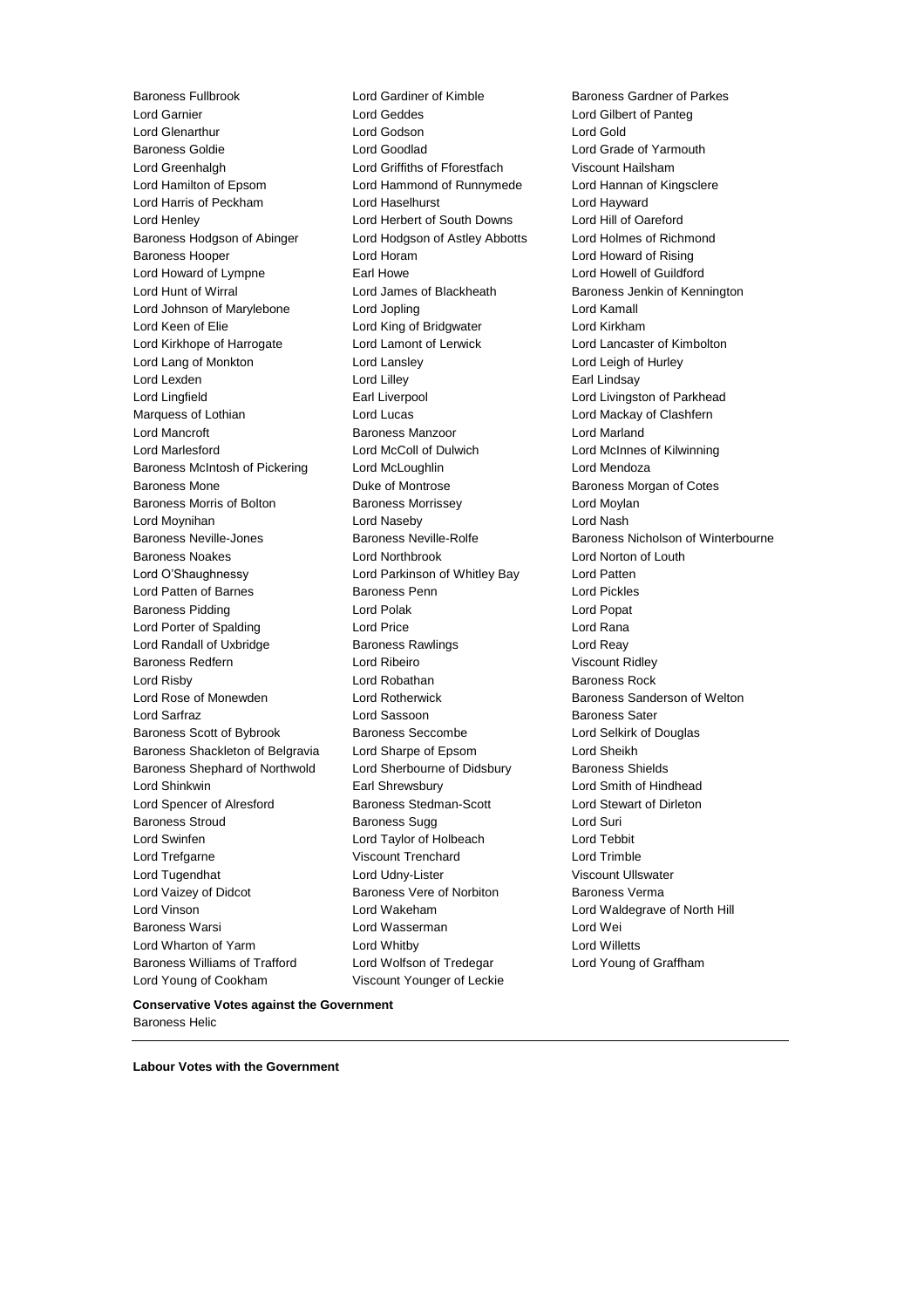## **Labour Votes against the Government**<br>Raroness Adams of Craigielea Lord Adonis

Baroness Amos Lord Anderson of Swansea Baroness Andrews Baroness Armstrong of Hill Top Lord Bach Baroness Bakewell Lord Bassam of Brighton **Lord Berkeley Baroness Billingham** Baroness Blower Lord Blunkett Lord Boateng Lord Bradley **Lord Bragg Lord Bragg Lord Brooke of Alverthorpe** Lord Browne of Ladyton Baroness Bryan of Partick Lord Campbell-Savours Lord Carter of Coles Baroness Chakrabarti Viscount Chandos Baroness Chapman of Darlington Lord Clark of Windermere Baroness Cohen of Pimlico Lord Collins of Highbury Baroness Corston Baroness Crawley Lord Cunningham of Felling Lord Davidson of Glen Clova Lord Davies of Stamford Lord Davies of Brixton **Lord Davies of Oldham** Baroness Donaghy Lord Donoughue **Baroness Drake** Lord Dubs Lord Eatwell Lord Elder Lord Faulkner of Worcester Lord Foulkes of Cumnock Baroness Gale Corresponding Lord Giddens Lord Glasman **Baroness Golding Baroness Golding Lord Goldsmith** Baroness Goudie Lord Grantchester Lord Griffiths of Burry Port Lord Grocott Lord Hain Viscount Hanworth Lord Harris of Haringey **Lord Haworth Baroness Hayman of Ullock** Baroness Hayman of Ullock Baroness Hayter of Kentish Town Baroness Healy of Primrose Hill Lord Hendy Baroness Henig **Baroness Hilton of Eggardon** Lord Hollick Lord Howarth of Newport Lord Hoyle Lord Hunt of Kings Heath Baroness Jay of Paddington Baroness Jones of Whitchurch Lord Jones Baroness Kennedy of The Shaws Lord Khan of Burnley **Baroness Kingsmill** Baroness Kingsmill Lord Knight of Weymouth Baroness Lawrence of Clarendon Lord Layard Lord Leitch **Lord Lennie** Lord Lennie **Lord Levy** Baroness Liddell of Coatdyke Lord Liddle Lord Linesey Baroness Lister of Burtersett Lord MacKenzie of Culkein Baroness Mallalieu Lord Mandelson Baroness Massey of Darwen Lord Maxton Lord McAvoy **Lord McConnell of Glenscorrodale** Baroness McDonagh Baroness McIntosh of Hudnall Lord McKenzie of Luton Lord McNicol of West Kilbride Lord Mitchell Lord Monks Baroness Morgan of Huyton Lord Morris of Aberavon Baroness Morris of Yardley Lord Murphy of Torfaen Baroness Nye **Baroness Osamor** Baroness Osamor **Lord Parekh** Baroness Pitkeathley Lord Ponsonby of Shulbrede Lord Prescott Baroness Primarolo **Baroness Prosser** Baroness Prosser Baroness Quin Baroness Ramsay of Cartvale **Baroness Rebuck** Lord Reid of Cardowan Lord Robertson of Port Ellen Lord Rooker Lord Rosser Lord Rowlands Baroness Royall of Blaisdon Lord Sawyer Baroness Sherlock Lord Sikka Baroness Smith of Gilmorehill Baroness Smith of Basildon Lord Snape Lord Soley Lord Stevenson of Balmacara Baroness Taylor of Bolton Lord Touhig Lord Triesman **Lord Tunnicliffe** Lord Turnberg Lord Turnberg Baroness Warwick of Undercliffe Lord Watts Lord West of Spithead Baroness Wheeler **Baroness Whitaker** Lord Whitty Baroness Wilcox of Newport Lord Wills Lord Winston Lord Wood of Anfield Lord Woodley **Baroness Young of Old Scone** 

Baroness Adams of Craigielea Lord Adonis Lord Annual Lord Alli

#### **Liberal Democrat Votes with the Government**

| Liberal Democrat Votes against the Government |                                                                   |                      |  |  |
|-----------------------------------------------|-------------------------------------------------------------------|----------------------|--|--|
| Lord Addington                                | Lord Alderdice                                                    | Lord Allan of Hallam |  |  |
| Baroness Bakewell of Hardington<br>Mandeville | <b>Baroness Barker</b>                                            | Lord Beith           |  |  |
| Baroness Benjamin                             | Baroness Bonham-Carter of Yarnbury Baroness Bowles of Berkhamsted |                      |  |  |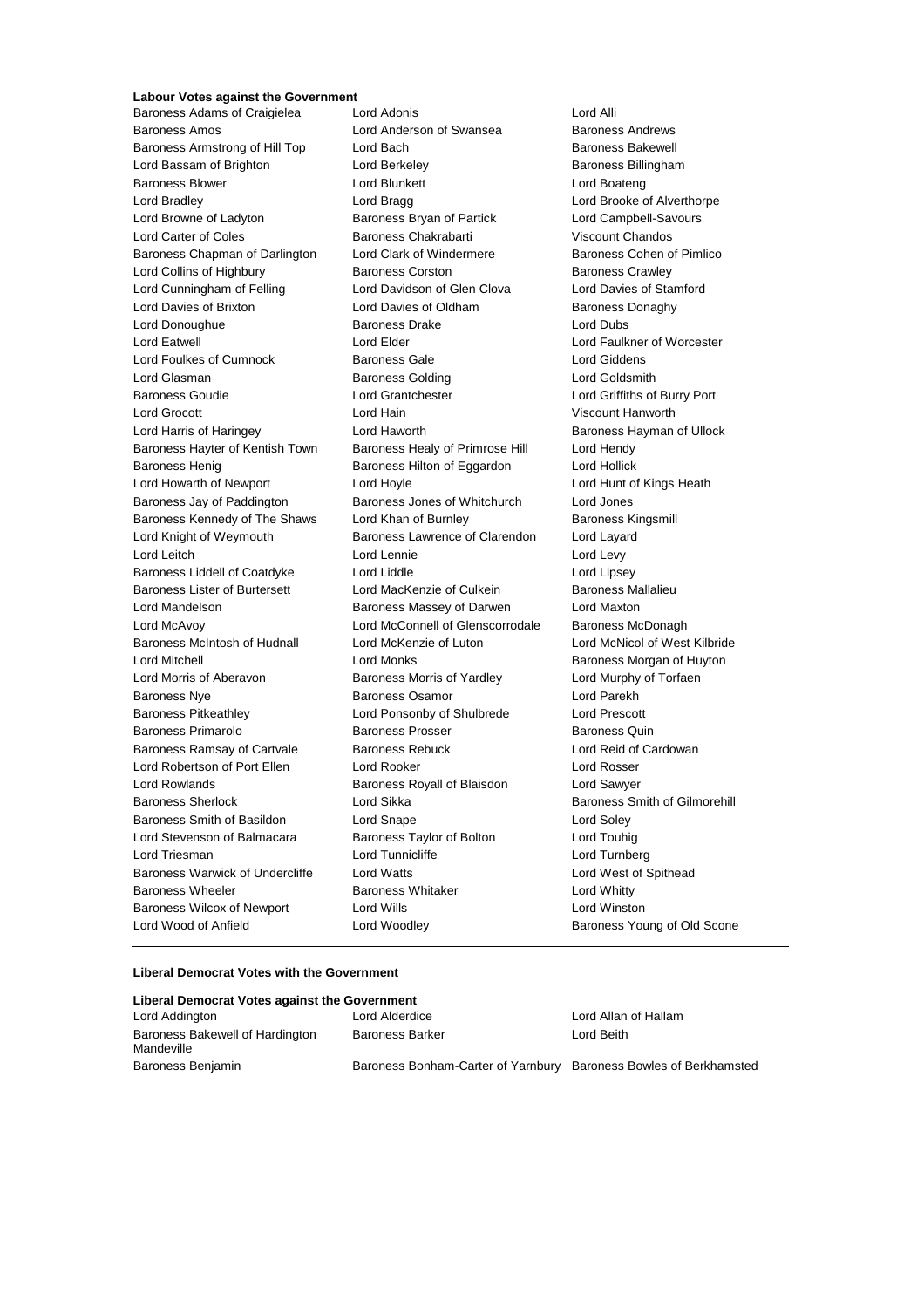Baroness Doocey Baroness Featherstone Baroness Kramer **Lord Lee of Trafford** Lord Wallace of Saltaire **Baroness Walmsley Lord Willis of Knaresborough** Lord Wrigglesworth

Lord Bradshaw Baroness Brinton Lord Bruce of Bennachie Lord Burnett **Baroness Burt of Solihull** Lord Campbell of Pittenweem<br>
Lord Chidgev **Lord Clement-Jones** Lord Dholakia Lord Chidgey Lord Clement-Jones Lord Dholakia Lord Fox Baroness Garden of Frognal Lord German Earl Glasgow **Lord Goddard of Stockport** Lord Greaves Baroness Grender **Baroness Hamwee** Baroness Hamas Baroness Harris of Richmond Baroness Humphreys Lord Hussain Baroness Hussein-Ece Baroness Janke **Baroness Jolly** Baroness Jolly **Lord Jones of Cheltenham**<br>Baroness Kramer **Baroness Lord Lee of Trafford** Baroness Ludford Lord Newby Baroness Northover Lord Oates Lord Paddick **Lord Palmer of Childs Hill** Baroness Parminter Baroness Pinnock **Lord Purvis of Tweed** Baroness Randerson Lord Razzall Lord Redesdale Lord Rennard Lord Roberts of Llandudno Baroness Scott of Needham Market Lord Scriven Lord Sharkey **Baroness Sheehan** Lord Shipley **Lord Shipley** Baroness Smith of Newnham Lord Stephen Lord Stoneham of Droxford Lord Storey Lord Strasburger Lord Stunell Baroness Suttie Lord Taverne Lord Taylor of Goss Moor Lord Teverson **Lord Thomas of Gresford** Baroness Thomas of Winchester Baroness Thornhill **Same School Control Viscount Thurso** Control Lord Tope Baroness Tyler of Enfield Lord Tyler Lord Tyler Lord Verjee

#### **Crossbench Votes with the Government**

- Lord Brown of Eaton-under-Heywood Lord Butler of Brockwell Lord Cameron of Dillington Lord Carrington Lord Chartres Viscount Colville of Culross Earl Cork and Orrery **Viscount Craigavon** Baroness Deech Lord Eames **Earl Erroll** Earl Erroll **Earl Erroll** Cord Grabiner Lord Green of Deddington **Lord Hogan-Howe** Baroness Hogg Lord Kilclooney Lord McDonald of Salford Lord Powell of Bayswater Lord Ravensdale Lord Smith of Kelvin Lord Stirrup Lord Trevethin and Oaksey
- Lord Aberdare Lord Anderson of Ipswich Lord Botham

#### **Crossbench Votes against the Government**

Lord Broers Viscount Brookeborough Baroness Bull Baroness Butler-Sloss Baroness Campbell of Surbiton Lord Carlile of Berriew Earl Clancarty Baroness Clark of Calton Baroness Coussins Lord Crisp Lord Cromwell Lord Curry of Kirkharle Lord Dannatt **Baroness D'Souza** Lord Etherton Baroness Falkner of Margravine Lord Field of Birkenhead Baroness Finlay of Llandaff Lord Freyberg **Lord Green of Hurstpierpoint** Baroness Greengross Lord Greenway Baroness Grey-Thompson Lord Hannay of Chiswick Lord Harries of Pentregarth Baroness Hayman Baroness Hollins Lord Hope of Craighead Lord Houghton of Richmond Baroness Hunt of Bethnal Green Lord Janvrin Lord Judge Lord Kerr of Kinlochard Lord Kerslake **Baroness Kidron** Baroness Kidron Lord Laming Lord Lisvane Lord Loomba Lord Low of Dalston Lord Macdonald of River Glaven Lord Mair **Baroness Masham of Ilton** Baroness Meacher **Baroness Morgan of Drefelin** Baroness Murphy Baroness Neuberger **Baroness O'Loan** Baroness O'Loan Lord Pannick Lord Patel Baroness Prashar Lord Ramsbotham

Lord Alton of Liverpool **Lord Berkeley of Knighton** Lord Best

Lord Marks of Henley-on-Thames Lord McNally **Baroness Miller of Chilthorne Domer**